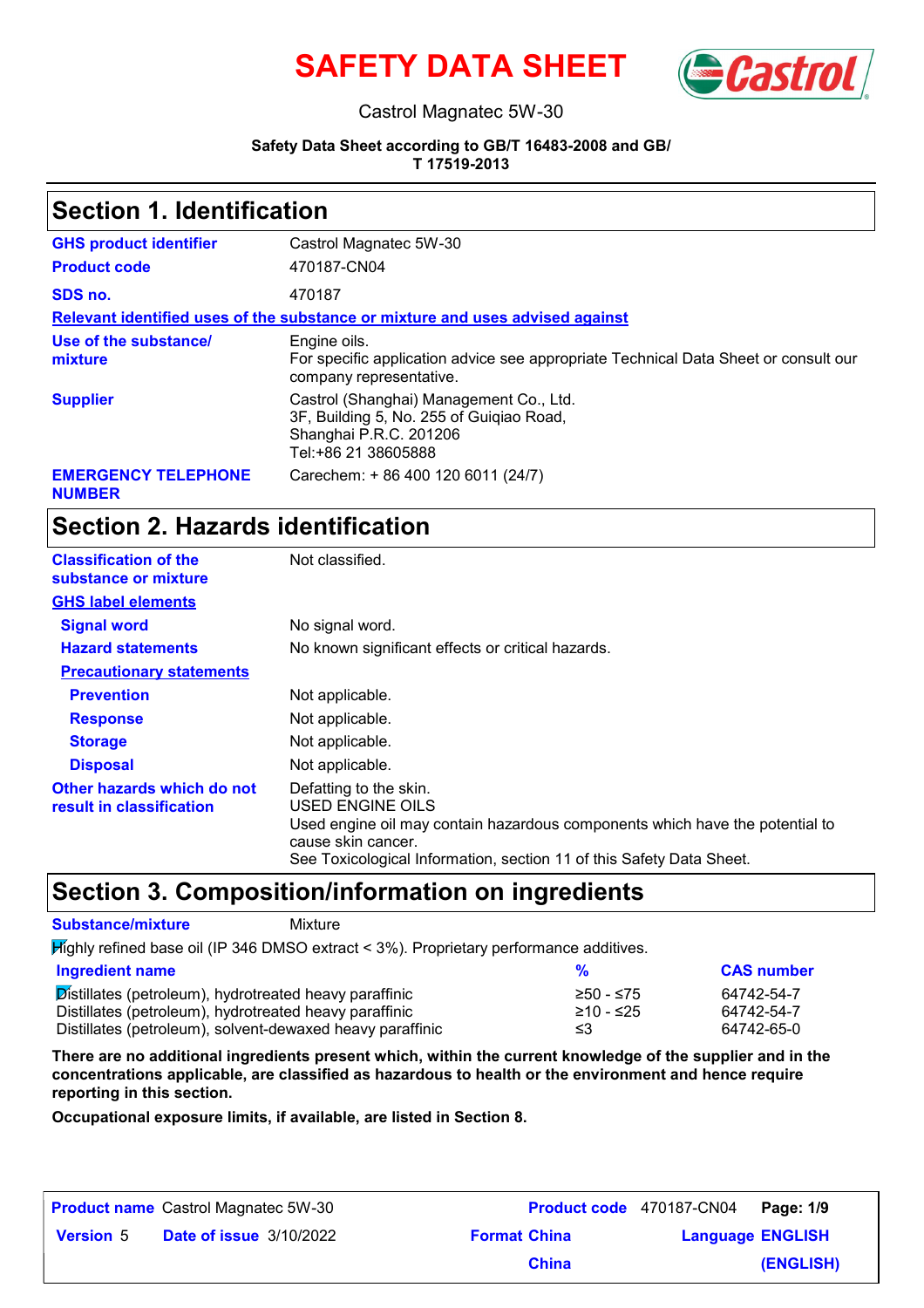### **Section 4. First aid measures**

| <b>Description of necessary first aid measures</b>                    |                                                                                                                                                                                                                                                             |
|-----------------------------------------------------------------------|-------------------------------------------------------------------------------------------------------------------------------------------------------------------------------------------------------------------------------------------------------------|
| <b>Eye contact</b>                                                    | In case of contact, immediately flush eyes with plenty of water for at least 15<br>minutes. Eyelids should be held away from the eyeball to ensure thorough rinsing.<br>Check for and remove any contact lenses. Get medical attention.                     |
| <b>Inhalation</b>                                                     | If inhaled, remove to fresh air. In case of inhalation of decomposition products in a<br>fire, symptoms may be delayed. The exposed person may need to be kept under<br>medical surveillance for 48 hours. Get medical attention if symptoms occur.         |
| <b>Skin contact</b>                                                   | Wash skin thoroughly with soap and water or use recognised skin cleanser.<br>Remove contaminated clothing and shoes. Wash clothing before reuse. Clean<br>shoes thoroughly before reuse. Get medical attention if symptoms occur.                           |
| <b>Ingestion</b>                                                      | Do not induce vomiting unless directed to do so by medical personnel. Get medical<br>attention if symptoms occur.                                                                                                                                           |
|                                                                       | Indication of immediate medical attention and special treatment needed, if necessary                                                                                                                                                                        |
| <b>Notes to physician</b>                                             | Treatment should in general be symptomatic and directed to relieving any effects.<br>In case of inhalation of decomposition products in a fire, symptoms may be delayed.<br>The exposed person may need to be kept under medical surveillance for 48 hours. |
| <b>Specific treatments</b>                                            | No specific treatment.                                                                                                                                                                                                                                      |
| <b>Protection of first-aiders</b>                                     | No action shall be taken involving any personal risk or without suitable training.                                                                                                                                                                          |
| Marat bara antarat armanatanan laffa ata ya arata yan di dalarra di . |                                                                                                                                                                                                                                                             |

**Most important symptoms/effects, acute and delayed**

**See Section 11 for more detailed information on health effects and symptoms.**

### **Section 5. Firefighting measures**

| <b>Extinguishing media</b>                               |                                                                                                                                                                                                                                             |
|----------------------------------------------------------|---------------------------------------------------------------------------------------------------------------------------------------------------------------------------------------------------------------------------------------------|
| <b>Suitable extinguishing</b><br>media                   | In case of fire, use foam, dry chemical or carbon dioxide extinguisher or spray.                                                                                                                                                            |
| <b>Unsuitable extinguishing</b><br>media                 | Do not use water jet.                                                                                                                                                                                                                       |
| <b>Specific hazards arising</b><br>from the chemical     | In a fire or if heated, a pressure increase will occur and the container may burst.                                                                                                                                                         |
| <b>Hazardous thermal</b><br>decomposition products       | Combustion products may include the following:<br>metal oxide/oxides<br>carbon oxides (CO, CO <sub>2</sub> ) (carbon monoxide, carbon dioxide)<br>sulphur oxides (SO, SO <sub>2</sub> , etc.)<br>nitrogen oxides (NO, NO <sub>2</sub> etc.) |
| <b>Special protective actions</b><br>for fire-fighters   | No action shall be taken involving any personal risk or without suitable training.<br>Promptly isolate the scene by removing all persons from the vicinity of the incident if<br>there is a fire.                                           |
| <b>Special protective</b><br>equipment for fire-fighters | Fire-fighters should wear positive pressure self-contained breathing apparatus<br>(SCBA) and full turnout gear.                                                                                                                             |

### **Section 6. Accidental release measures**

#### **Personal precautions, protective equipment and emergency procedures**

| For non-emergency<br>personnel   | No action shall be taken involving any personal risk or without suitable training.<br>Evacuate surrounding areas. Keep unnecessary and unprotected personnel from<br>entering. Do not touch or walk through spilt material. Put on appropriate personal<br>protective equipment. Floors may be slippery; use care to avoid falling. |
|----------------------------------|-------------------------------------------------------------------------------------------------------------------------------------------------------------------------------------------------------------------------------------------------------------------------------------------------------------------------------------|
| For emergency responders         | If specialised clothing is required to deal with the spillage, take note of any<br>information in Section 8 on suitable and unsuitable materials. See also the<br>information in "For non-emergency personnel".                                                                                                                     |
| <b>Environmental precautions</b> | Avoid dispersal of spilt material and runoff and contact with soil, waterways, drains<br>and sewers. Inform the relevant authorities if the product has caused environmental<br>pollution (sewers, waterways, soil or air).                                                                                                         |
|                                  |                                                                                                                                                                                                                                                                                                                                     |

#### **Methods and material for containment and cleaning up**

| <b>Product name</b> Castrol Magnatec 5W-30 |                                |                     | Product code 470187-CN04 | Page: 2/9 |
|--------------------------------------------|--------------------------------|---------------------|--------------------------|-----------|
| <b>Version 5</b>                           | <b>Date of issue 3/10/2022</b> | <b>Format China</b> | <b>Language ENGLISH</b>  |           |
|                                            |                                | <b>China</b>        |                          | (ENGLISH) |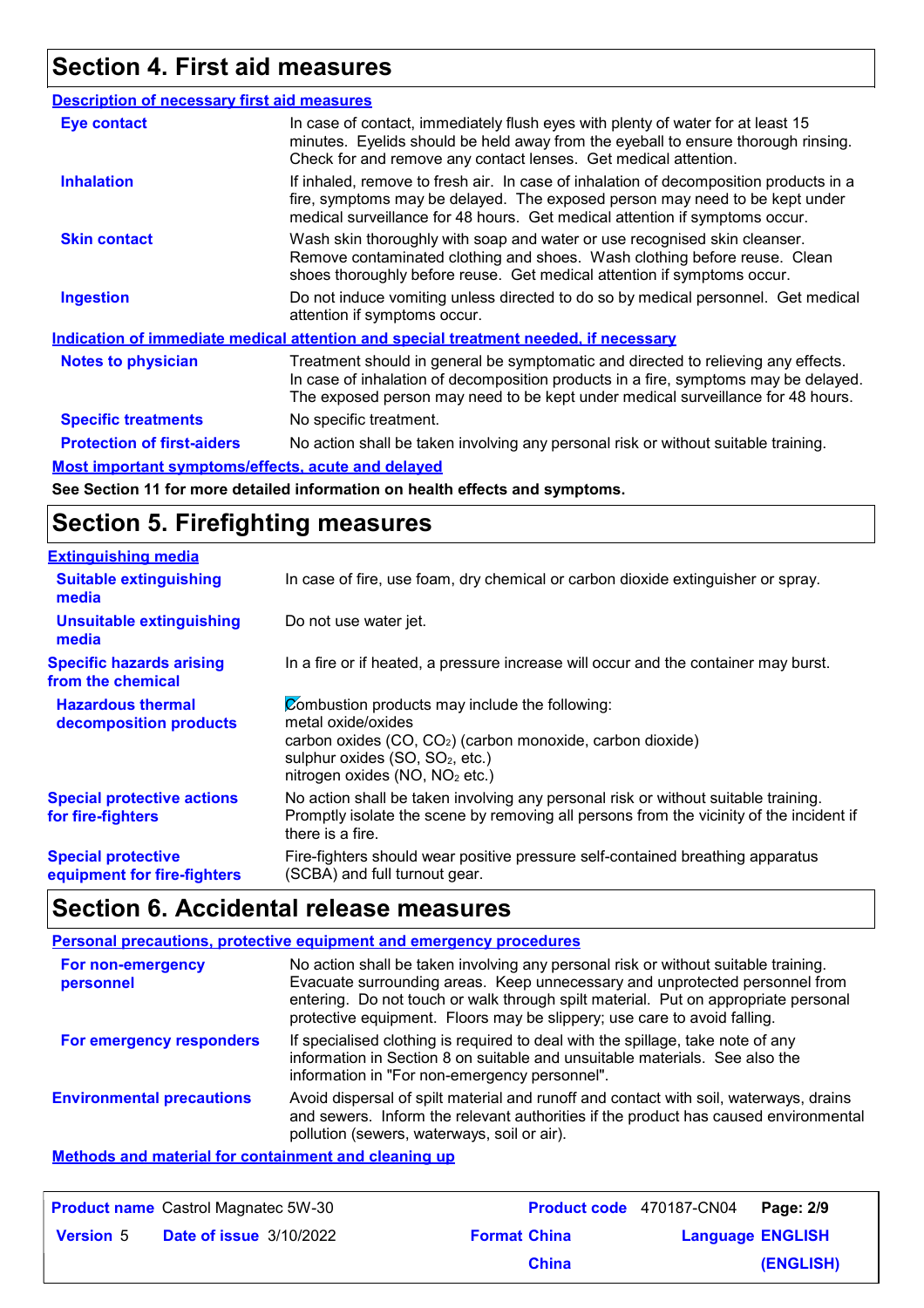### **Section 6. Accidental release measures**

| <b>Large spill</b><br>licensed waste disposal contractor. | <b>Small spill</b> | Stop leak if without risk. Move containers from spill area. Absorb with an inert<br>material and place in an appropriate waste disposal container. Dispose of via a<br>licensed waste disposal contractor.                                                                                                                                                  |
|-----------------------------------------------------------|--------------------|-------------------------------------------------------------------------------------------------------------------------------------------------------------------------------------------------------------------------------------------------------------------------------------------------------------------------------------------------------------|
|                                                           |                    | Stop leak if without risk. Move containers from spill area. Prevent entry into sewers,<br>water courses, basements or confined areas. Contain and collect spillage with non-<br>combustible, absorbent material e.g. sand, earth, vermiculite or diatomaceous earth<br>and place in container for disposal according to local regulations. Dispose of via a |

### **Section 7. Handling and storage**

#### **Protective measures Conditions for safe storage, including any incompatibilities** Eating, drinking and smoking should be prohibited in areas where this material is handled, stored and processed. Wash thoroughly after handling. Remove contaminated clothing and protective equipment before entering eating areas. See also Section 8 for additional information on hygiene measures. **Advice on general occupational hygiene** Put on appropriate personal protective equipment (see Section 8). **Precautions for safe handling** Store in accordance with local regulations. Store in original container protected from direct sunlight in a dry, cool and well-ventilated area, away from incompatible materials (see Section 10) and food and drink. Keep container tightly closed and sealed until ready for use. Store and use only in equipment/containers designed for use with this product. Containers that have been opened must be carefully resealed and kept upright to prevent leakage. Do not store in unlabelled containers. Use appropriate containment to avoid environmental contamination.

**Not suitable Not suitable** Prolonged exposure to elevated temperature

### **Section 8. Exposure controls/personal protection**

#### **Control parameters**

#### **Occupational exposure limits**

| <b>Ingredient name</b>                                    | <b>Exposure limits</b>                            |
|-----------------------------------------------------------|---------------------------------------------------|
| Distillates (petroleum), hydrotreated heavy paraffinic    | <b>ACGIH TLV (United States).</b>                 |
|                                                           | TWA: 5 mg/m <sup>3</sup> 8 hours. Issued/Revised: |
|                                                           | 11/2009 Form: Inhalable fraction                  |
| Distillates (petroleum), hydrotreated heavy paraffinic    | <b>ACGIH TLV (United States).</b>                 |
|                                                           | TWA: 5 mg/m <sup>3</sup> 8 hours. Issued/Revised: |
|                                                           | 11/2009 Form: Inhalable fraction                  |
| Distillates (petroleum), solvent-dewaxed heavy paraffinic | <b>ACGIH TLV (United States).</b>                 |
|                                                           | TWA: 5 mg/m <sup>3</sup> 8 hours. Issued/Revised: |
|                                                           | 11/2009 Form: Inhalable fraction                  |

| <b>Appropriate engineering</b><br>controls | All activities involving chemicals should be assessed for their risks to health, to<br>ensure exposures are adequately controlled. Personal protective equipment should<br>only be considered after other forms of control measures (e.g. engineering controls)<br>have been suitably evaluated. Personal protective equipment should conform to<br>appropriate standards, be suitable for use, be kept in good condition and properly<br>maintained.<br>Your supplier of personal protective equipment should be consulted for advice on<br>selection and appropriate standards. For further information contact your national<br>organisation for standards.<br>Provide exhaust ventilation or other engineering controls to keep the relevant<br>airborne concentrations below their respective occupational exposure limits.<br>The final choice of protective equipment will depend upon a risk assessment. It is<br>important to ensure that all items of personal protective equipment are compatible. |
|--------------------------------------------|---------------------------------------------------------------------------------------------------------------------------------------------------------------------------------------------------------------------------------------------------------------------------------------------------------------------------------------------------------------------------------------------------------------------------------------------------------------------------------------------------------------------------------------------------------------------------------------------------------------------------------------------------------------------------------------------------------------------------------------------------------------------------------------------------------------------------------------------------------------------------------------------------------------------------------------------------------------------------------------------------------------|
|                                            |                                                                                                                                                                                                                                                                                                                                                                                                                                                                                                                                                                                                                                                                                                                                                                                                                                                                                                                                                                                                               |

|                  | <b>Product name</b> Castrol Magnatec 5W-30 |                     |              | Product code 470187-CN04 Page: 3/9 |           |
|------------------|--------------------------------------------|---------------------|--------------|------------------------------------|-----------|
| <b>Version 5</b> | <b>Date of issue 3/10/2022</b>             | <b>Format China</b> |              | <b>Language ENGLISH</b>            |           |
|                  |                                            |                     | <b>China</b> |                                    | (ENGLISH) |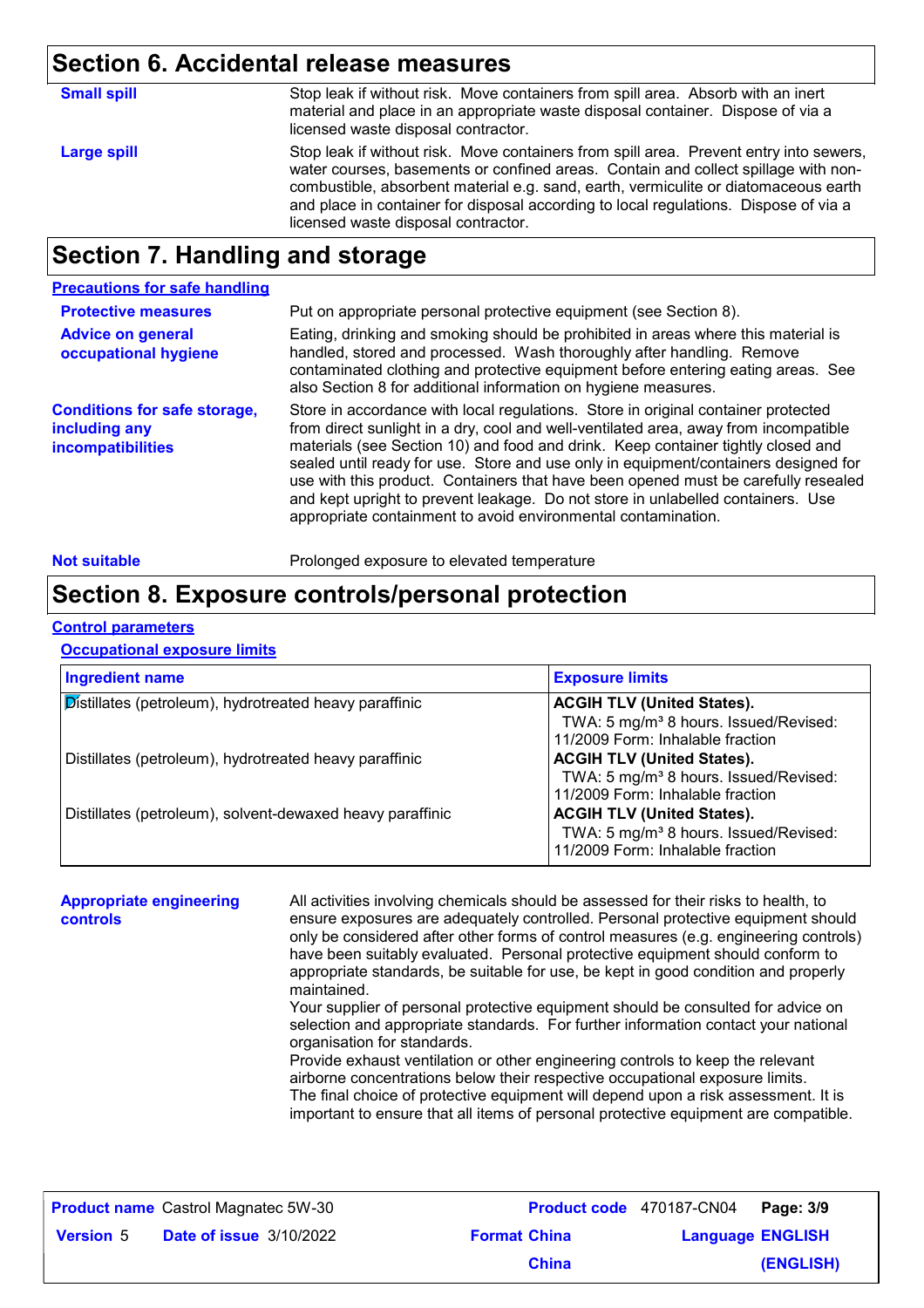### **Section 8. Exposure controls/personal protection**

| <b>Environmental exposure</b><br><b>controls</b> | Emissions from ventilation or work process equipment should be checked to ensure<br>they comply with the requirements of environmental protection legislation. In some<br>cases, fume scrubbers, filters or engineering modifications to the process<br>equipment will be necessary to reduce emissions to acceptable levels.                                                                                                                                                                                                                                                                                                                                                                                                                                                                   |
|--------------------------------------------------|-------------------------------------------------------------------------------------------------------------------------------------------------------------------------------------------------------------------------------------------------------------------------------------------------------------------------------------------------------------------------------------------------------------------------------------------------------------------------------------------------------------------------------------------------------------------------------------------------------------------------------------------------------------------------------------------------------------------------------------------------------------------------------------------------|
| <b>Individual protection measures</b>            |                                                                                                                                                                                                                                                                                                                                                                                                                                                                                                                                                                                                                                                                                                                                                                                                 |
| <b>Hygiene measures</b>                          | Wash hands, forearms and face thoroughly after handling chemical products, before<br>eating, smoking and using the lavatory and at the end of the working period.<br>Appropriate techniques should be used to remove potentially contaminated clothing.<br>Wash contaminated clothing before reusing. Ensure that eyewash stations and<br>safety showers are close to the workstation location.                                                                                                                                                                                                                                                                                                                                                                                                 |
| <b>Eye/face protection</b>                       | Safety glasses with side shields.                                                                                                                                                                                                                                                                                                                                                                                                                                                                                                                                                                                                                                                                                                                                                               |
| <b>Skin protection</b>                           |                                                                                                                                                                                                                                                                                                                                                                                                                                                                                                                                                                                                                                                                                                                                                                                                 |
| <b>Hand protection</b>                           | Wear protective gloves if prolonged or repeated contact is likely. Wear chemical<br>resistant gloves. Recommended: Nitrile gloves. The correct choice of protective<br>gloves depends upon the chemicals being handled, the conditions of work and use,<br>and the condition of the gloves (even the best chemically resistant glove will break<br>down after repeated chemical exposures). Most gloves provide only a short time of<br>protection before they must be discarded and replaced. Because specific work<br>environments and material handling practices vary, safety procedures should be<br>developed for each intended application. Gloves should therefore be chosen in<br>consultation with the supplier/manufacturer and with a full assessment of the<br>working conditions. |
| <b>Skin protection</b>                           | Use of protective clothing is good industrial practice.<br>Personal protective equipment for the body should be selected based on the task<br>being performed and the risks involved and should be approved by a specialist<br>before handling this product.<br>Cotton or polyester/cotton overalls will only provide protection against light<br>superficial contamination that will not soak through to the skin. Overalls should be<br>laundered on a regular basis. When the risk of skin exposure is high (e.g. when<br>cleaning up spillages or if there is a risk of splashing) then chemical resistant aprons<br>and/or impervious chemical suits and boots will be required.                                                                                                           |
| <b>Respiratory protection</b>                    | In case of insufficient ventilation, wear suitable respiratory equipment.<br>The correct choice of respiratory protection depends upon the chemicals being<br>handled, the conditions of work and use, and the condition of the respiratory<br>equipment. Safety procedures should be developed for each intended application.<br>Respiratory protection equipment should therefore be chosen in consultation with<br>the supplier/manufacturer and with a full assessment of the working conditions.                                                                                                                                                                                                                                                                                           |

## **Section 9. Physical and chemical properties**

The conditions of measurement of all properties are at standard temperature and pressure unless otherwise indicated.

| <b>Appearance</b>                                                 |                                                                                     |                     |                          |                         |
|-------------------------------------------------------------------|-------------------------------------------------------------------------------------|---------------------|--------------------------|-------------------------|
| <b>Physical state</b>                                             | Liquid.                                                                             |                     |                          |                         |
| <b>Colour</b>                                                     | Amber. [Light]                                                                      |                     |                          |                         |
| <b>Odour</b>                                                      | Not available.                                                                      |                     |                          |                         |
| <b>Odour threshold</b>                                            | Not available.                                                                      |                     |                          |                         |
| pH                                                                | Not applicable.                                                                     |                     |                          |                         |
| <b>Melting point/freezing point</b>                               | Not available.                                                                      |                     |                          |                         |
| <b>Boiling point, initial boiling</b><br>point, and boiling range | Not available.                                                                      |                     |                          |                         |
| <b>Drop Point</b>                                                 | Not available.                                                                      |                     |                          |                         |
| <b>Flash point</b>                                                | Closed cup: 200°C (392°F) [Pensky-Martens]<br>Open cup: >200°C (>392°F) [Cleveland] |                     |                          |                         |
| <b>Evaporation rate</b>                                           | Not available.                                                                      |                     |                          |                         |
| <b>Product name</b> Castrol Magnatec 5W-30                        |                                                                                     |                     | Product code 470187-CN04 | Page: 4/9               |
| <b>Version 5</b><br><b>Date of issue 3/10/2022</b>                |                                                                                     | <b>Format China</b> |                          | <b>Language ENGLISH</b> |
|                                                                   |                                                                                     | <b>China</b>        |                          | (ENGLISH)               |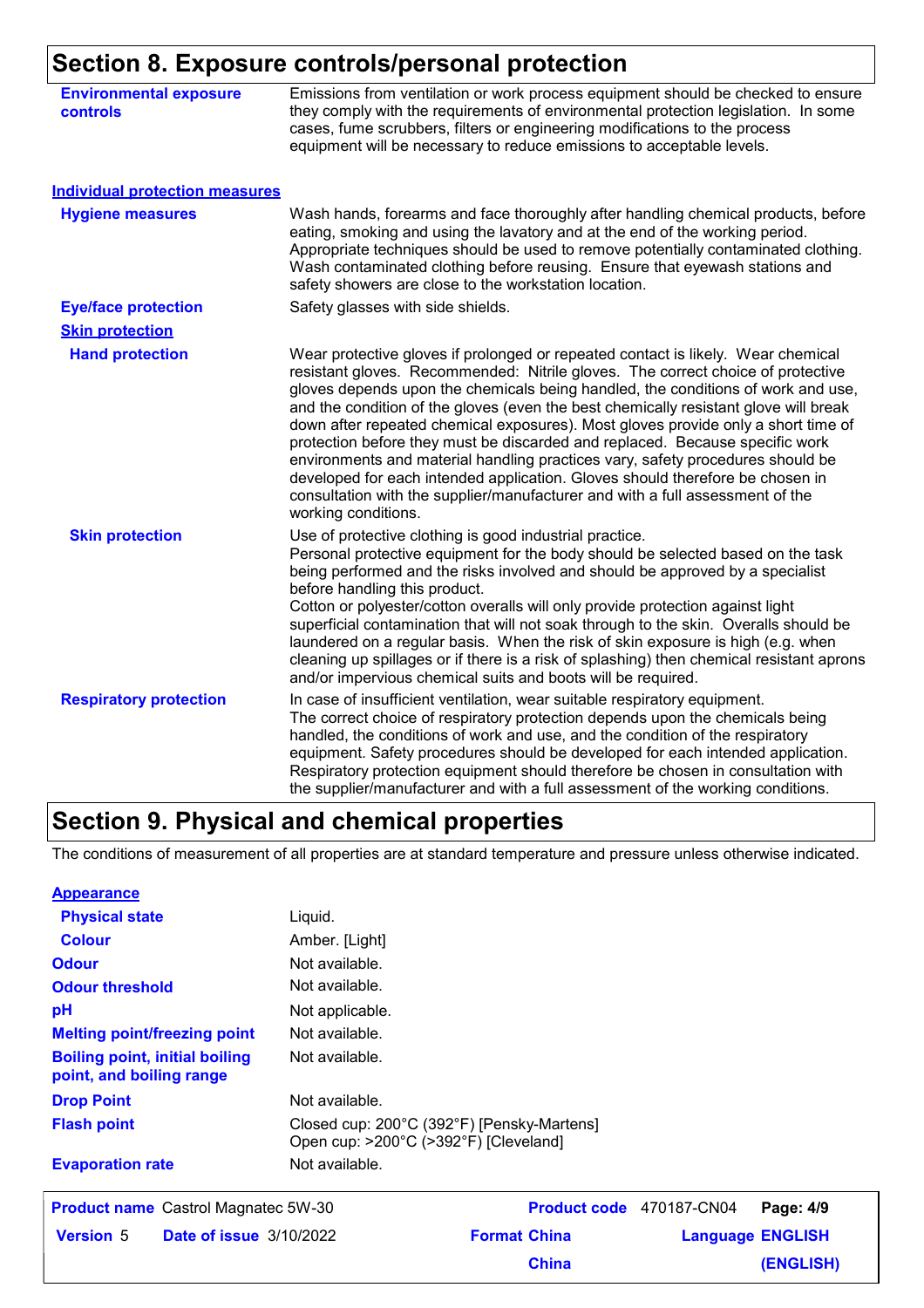### **Section 9. Physical and chemical properties**

Not available.

#### Not applicable. Based on - Physical state

**Vapour pressure Lower and upper explosion limit/flammability limit**

| <b>Vapour pressure</b>                            |                                                                                                                                                    |           |         | Vapour Pressure at 20°C |          |     | Vapour pressure at 50°C |
|---------------------------------------------------|----------------------------------------------------------------------------------------------------------------------------------------------------|-----------|---------|-------------------------|----------|-----|-------------------------|
|                                                   | <b>Ingredient name</b>                                                                                                                             | mm Hg kPa |         | <b>Method</b>           | mm<br>Hg | kPa | <b>Method</b>           |
|                                                   | Distillates (petroleum),<br>hydrotreated heavy<br>paraffinic                                                                                       | < 0.08    | < 0.011 | <b>ASTM D 5191</b>      |          |     |                         |
|                                                   | Distillates (petroleum),<br>hydrotreated heavy<br>paraffinic                                                                                       | < 0.08    | < 0.011 | <b>ASTM D 5191</b>      |          |     |                         |
|                                                   | Distillates (petroleum),<br>solvent-dewaxed heavy<br>paraffinic                                                                                    | < 0.08    | < 0.011 | <b>ASTM D 5191</b>      |          |     |                         |
| <b>Relative vapour density</b>                    | Not available.                                                                                                                                     |           |         |                         |          |     |                         |
| <b>Relative density</b>                           | Not available.                                                                                                                                     |           |         |                         |          |     |                         |
| <b>Density</b>                                    | <1000 kg/m <sup>3</sup> (<1 g/cm <sup>3</sup> ) at 15 <sup>°</sup> C                                                                               |           |         |                         |          |     |                         |
| <b>Solubility</b>                                 | insoluble in water.                                                                                                                                |           |         |                         |          |     |                         |
| <b>Partition coefficient: n-</b><br>octanol/water | Mot applicable.                                                                                                                                    |           |         |                         |          |     |                         |
| <b>Auto-ignition temperature</b>                  | Not available.                                                                                                                                     |           |         |                         |          |     |                         |
| <b>Decomposition temperature</b>                  | Not available.                                                                                                                                     |           |         |                         |          |     |                         |
| <b>Viscosity</b>                                  | Kinematic: 57.3 mm <sup>2</sup> /s (57.3 cSt) at $40^{\circ}$ C<br>Kinematic: 9.7 to 12.4 mm <sup>2</sup> /s (9.7 to 12.4 cSt) at 100 $^{\circ}$ C |           |         |                         |          |     |                         |
| <b>Particle characteristics</b>                   |                                                                                                                                                    |           |         |                         |          |     |                         |

#### **Median particle size Mot applicable.**

### **Section 10. Stability and reactivity**

| <b>Reactivity</b>                            | No specific test data available for this product. Refer to Conditions to avoid and<br>Incompatible materials for additional information.                                   |
|----------------------------------------------|----------------------------------------------------------------------------------------------------------------------------------------------------------------------------|
| <b>Chemical stability</b>                    | The product is stable.                                                                                                                                                     |
| <b>Possibility of hazardous</b><br>reactions | Under normal conditions of storage and use, hazardous reactions will not occur.<br>Under normal conditions of storage and use, hazardous polymerisation will not<br>occur. |
| <b>Conditions to avoid</b>                   | Avoid all possible sources of ignition (spark or flame).                                                                                                                   |
| <b>Incompatible materials</b>                | Reactive or incompatible with the following materials: oxidising materials.                                                                                                |
| <b>Hazardous decomposition</b><br>products   | Under normal conditions of storage and use, hazardous decomposition products<br>should not be produced.                                                                    |
|                                              |                                                                                                                                                                            |

### **Section 11. Toxicological information**

#### **Information on toxicological effects**

| <b>Information on likely routes</b><br>of exposure | Routes of entry anticipated: Dermal, Inhalation.                                                                    |
|----------------------------------------------------|---------------------------------------------------------------------------------------------------------------------|
| <b>Potential acute health effects</b>              |                                                                                                                     |
| <b>Eye contact</b>                                 | No known significant effects or critical hazards.                                                                   |
| <b>Inhalation</b>                                  | Exposure to decomposition products may cause a health hazard. Serious effects<br>may be delayed following exposure. |
| <b>Skin contact</b>                                | Defatting to the skin. May cause skin dryness and irritation.                                                       |
| <b>Ingestion</b>                                   | No known significant effects or critical hazards.                                                                   |

|                  | <b>Product name</b> Castrol Magnatec 5W-30 |                     | Product code 470187-CN04 Page: 5/9 |           |
|------------------|--------------------------------------------|---------------------|------------------------------------|-----------|
| <b>Version 5</b> | <b>Date of issue 3/10/2022</b>             | <b>Format China</b> | <b>Language ENGLISH</b>            |           |
|                  |                                            | <b>China</b>        |                                    | (ENGLISH) |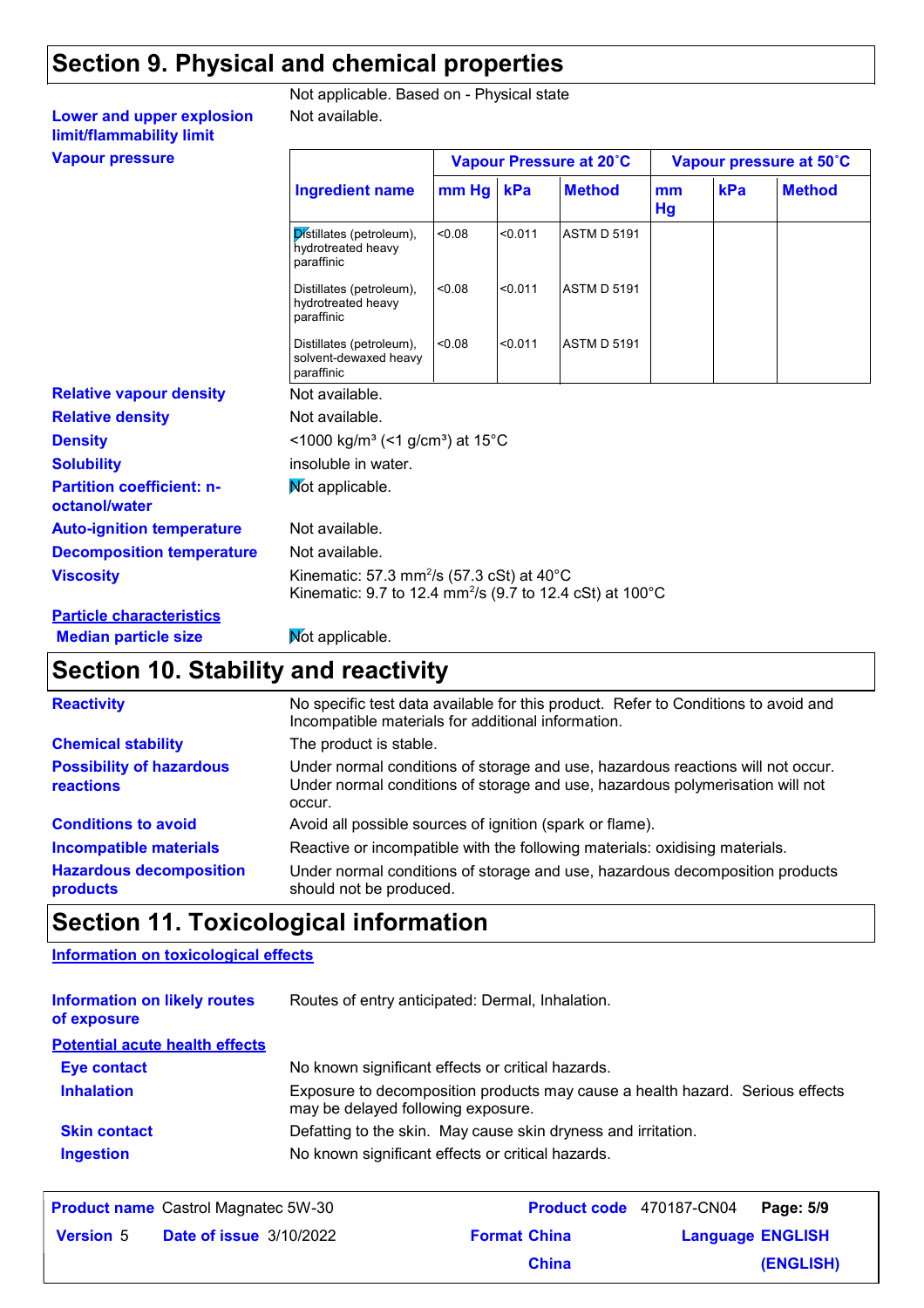### **Section 11. Toxicological information**

|                                         | Symptoms related to the physical, chemical and toxicological characteristics                                                                                                                                                                                                                                                                                                                                       |
|-----------------------------------------|--------------------------------------------------------------------------------------------------------------------------------------------------------------------------------------------------------------------------------------------------------------------------------------------------------------------------------------------------------------------------------------------------------------------|
| <b>Eye contact</b>                      | No specific data.                                                                                                                                                                                                                                                                                                                                                                                                  |
| <b>Inhalation</b>                       | No specific data.                                                                                                                                                                                                                                                                                                                                                                                                  |
| <b>Skin contact</b>                     | Adverse symptoms may include the following:<br>irritation<br>dryness<br>cracking                                                                                                                                                                                                                                                                                                                                   |
| <b>Ingestion</b>                        | No specific data.                                                                                                                                                                                                                                                                                                                                                                                                  |
|                                         | Delayed and immediate effects as well as chronic effects from short and long-term exposure                                                                                                                                                                                                                                                                                                                         |
| <b>Eye contact</b>                      | Potential risk of transient stinging or redness if accidental eye contact occurs.                                                                                                                                                                                                                                                                                                                                  |
| <b>Skin contact</b>                     | Prolonged or repeated contact can defat the skin and lead to irritation, cracking and/<br>or dermatitis.                                                                                                                                                                                                                                                                                                           |
| <b>Ingestion</b>                        | Ingestion of large quantities may cause nausea and diarrhoea.                                                                                                                                                                                                                                                                                                                                                      |
| <b>Short term exposure</b>              |                                                                                                                                                                                                                                                                                                                                                                                                                    |
| <b>Potential immediate</b><br>effects   | Not available.                                                                                                                                                                                                                                                                                                                                                                                                     |
| <b>Potential delayed effects</b>        | Not available.                                                                                                                                                                                                                                                                                                                                                                                                     |
| Long term exposure                      |                                                                                                                                                                                                                                                                                                                                                                                                                    |
| <b>Potential immediate</b><br>effects   | Not available.                                                                                                                                                                                                                                                                                                                                                                                                     |
| <b>Potential delayed effects</b>        | Not available.                                                                                                                                                                                                                                                                                                                                                                                                     |
| <b>Potential chronic health effects</b> |                                                                                                                                                                                                                                                                                                                                                                                                                    |
| <b>General</b>                          | <b>USED ENGINE OILS</b><br>Combustion products resulting from the operation of internal combustion engines<br>contaminate engine oils during use. Used engine oil may contain hazardous<br>components which have the potential to cause skin cancer. Frequent or prolonged<br>contact with all types and makes of used engine oil must therefore be avoided and a<br>high standard of personal hygiene maintained. |
| <b>Carcinogenicity</b>                  | No known significant effects or critical hazards.                                                                                                                                                                                                                                                                                                                                                                  |
| <b>Mutagenicity</b>                     | No known significant effects or critical hazards.                                                                                                                                                                                                                                                                                                                                                                  |
| <b>Teratogenicity</b>                   | No known significant effects or critical hazards.                                                                                                                                                                                                                                                                                                                                                                  |
| <b>Developmental effects</b>            | No known significant effects or critical hazards.                                                                                                                                                                                                                                                                                                                                                                  |
| <b>Fertility effects</b>                | No known significant effects or critical hazards.                                                                                                                                                                                                                                                                                                                                                                  |

### **Section 12. Ecological information**

#### **Toxicity**

**Environmental effects** No known significant effects or critical hazards.

#### **Persistence/degradability**

Expected to be biodegradable.

#### **Bioaccumulative potential**

This product is not expected to bioaccumulate through food chains in the environment.

#### **Mobility in soil**

**Soil/water partition coefficient (KOC)**

Not available.

**Product name** Castrol Magnatec 5W-30

**Date of issue Version** 5 **Format China Language** 3/10/2022Castrol Magnatec 5W-30 **Product code** 470187-CN04 **Page: 6/9** | **Language ENGLISH (ENGLISH) China**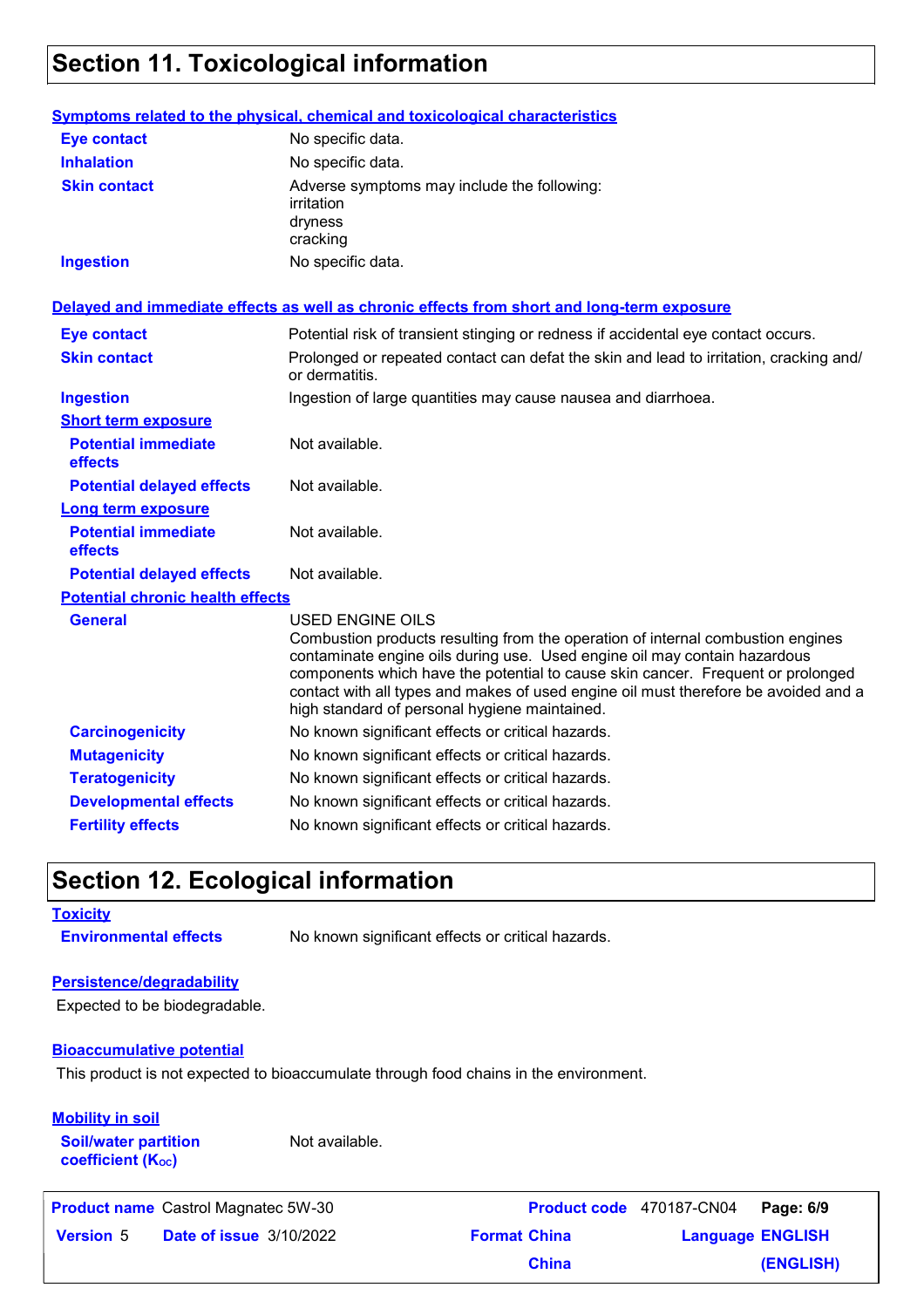### **Section 12. Ecological information**

**Mobility** Spillages may penetrate the soil causing ground water contamination.

### **Other adverse effects** No known significant effects or critical hazards.

**Other ecological information** Spills may form a film on water surfaces causing physical damage to organisms. Oxygen transfer could also be impaired.

### **Section 13. Disposal considerations**

The generation of waste should be avoided or minimised wherever possible. Significant quantities of waste product residues should not be disposed of via the foul sewer but processed in a suitable effluent treatment plant. Dispose of surplus and non-recyclable products via a licensed waste disposal contractor. Disposal of this product, solutions and any by-products should at all times comply with the requirements of environmental protection and waste disposal legislation and any regional local authority requirements. Waste packaging should be recycled. Incineration or landfill should only be considered when recycling is not feasible. This material and its container must be disposed of in a safe way. Empty containers or liners may retain some product residues. Avoid dispersal of spilt material and runoff and contact with soil, waterways, drains and sewers. **Disposal methods**

### **Section 14. Transport information**

|                                      | <b>China</b>             | <b>IMDG</b>              | <b>IATA</b>    |
|--------------------------------------|--------------------------|--------------------------|----------------|
| <b>UN number</b>                     | Not regulated.           | Not regulated.           | Not regulated. |
| <b>UN proper</b><br>shipping name    | ۰                        |                          | ٠              |
| <b>Transport hazard</b><br>class(es) | $\blacksquare$           | -                        | ۰              |
| <b>Packing group</b>                 | $\overline{\phantom{a}}$ | $\overline{\phantom{a}}$ |                |
| <b>Environmental</b><br>hazards      | No.                      | No.                      | No.            |
| <b>Additional</b><br>information     | ۰                        | $\blacksquare$           | $\blacksquare$ |

**Special precautions for user**

Not available.

**Matters needing attention for transportation**

Ensure that any additional local government transport conditions are met

## **Section 15. Regulatory information**

#### **List of Goods banned for Importing**

None of the components are listed.

#### **Drug Precursors Requiring an Import/Export License**

None of the components are listed.

#### **Catalogue and classification of drug precursor chemicals**

None of the components are listed.

#### **List of Explosive Precursors**

None of the components are listed.

|                  | <b>Product name</b> Castrol Magnatec 5W-30 |                     | Product code 470187-CN04 | Page: 7/9 |
|------------------|--------------------------------------------|---------------------|--------------------------|-----------|
| <b>Version 5</b> | <b>Date of issue 3/10/2022</b>             | <b>Format China</b> | <b>Language ENGLISH</b>  |           |
|                  |                                            | <b>China</b>        |                          | (ENGLISH) |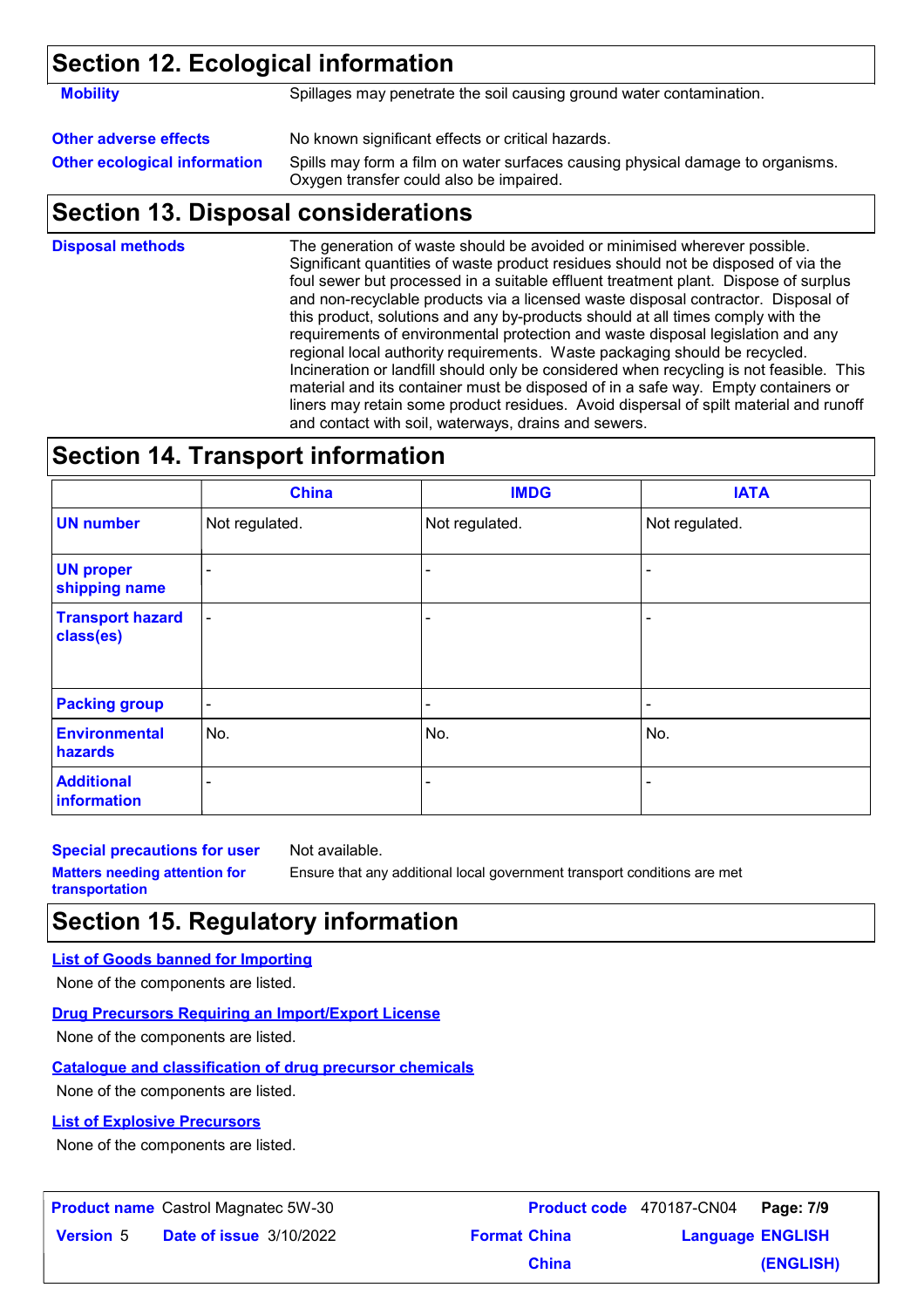# **Section 15. Regulatory information**

| <b>International regulations</b>                                                   |                                                                                                                   |
|------------------------------------------------------------------------------------|-------------------------------------------------------------------------------------------------------------------|
| <b>Montreal Protocol</b>                                                           |                                                                                                                   |
| Not listed.                                                                        |                                                                                                                   |
| <b>Stockholm Convention on Persistent Organic Pollutants</b>                       |                                                                                                                   |
| Not listed.                                                                        |                                                                                                                   |
| <b>Rotterdam Convention on Prior Informed Consent (PIC)</b>                        |                                                                                                                   |
| Not listed.                                                                        |                                                                                                                   |
| <b>Safety, health and</b><br>environmental regulations<br>specific for the product | No known specific national and/or regional regulations applicable to this product<br>(including its ingredients). |
| <b>Regulation according to other foreign laws</b>                                  |                                                                                                                   |
| <b>REACH Status</b>                                                                | For the REACH status of this product please consult your company contact, as<br>identified in Section 1.          |
| <b>Australia inventory (AIIC)</b>                                                  | All components are listed or exempted.                                                                            |
| <b>Canada inventory</b>                                                            | All components are listed or exempted.                                                                            |
| <b>China inventory (IECSC)</b>                                                     | All components are listed or exempted.                                                                            |
| <b>Japan inventory (CSCL)</b>                                                      | At least one component is not listed.                                                                             |
| <b>Korea inventory (KECI)</b>                                                      | All components are listed or exempted.                                                                            |
| <b>Philippines inventory</b><br>(PICCS)                                            | All components are listed or exempted.                                                                            |
| <b>Taiwan Chemical</b><br><b>Substances Inventory</b><br>(TCSI)                    | All components are listed or exempted.                                                                            |
| <b>United States inventory</b><br>(TSCA 8b)                                        | All components are active or exempted.                                                                            |

## **Section 16. Other information**

| <b>History</b>                             |                                                                                                                                                                                             |                                                                                                                                                                                                                                                                                                                                                                                                                                                                                                                                                                                                                                                                                                                                                                                                                                                                        |                         |
|--------------------------------------------|---------------------------------------------------------------------------------------------------------------------------------------------------------------------------------------------|------------------------------------------------------------------------------------------------------------------------------------------------------------------------------------------------------------------------------------------------------------------------------------------------------------------------------------------------------------------------------------------------------------------------------------------------------------------------------------------------------------------------------------------------------------------------------------------------------------------------------------------------------------------------------------------------------------------------------------------------------------------------------------------------------------------------------------------------------------------------|-------------------------|
| Date of printing                           | 3/10/2022                                                                                                                                                                                   |                                                                                                                                                                                                                                                                                                                                                                                                                                                                                                                                                                                                                                                                                                                                                                                                                                                                        |                         |
| Date of issue/Date of<br>revision          | 3/10/2022                                                                                                                                                                                   |                                                                                                                                                                                                                                                                                                                                                                                                                                                                                                                                                                                                                                                                                                                                                                                                                                                                        |                         |
| Date of previous issue                     | 5/20/2021                                                                                                                                                                                   |                                                                                                                                                                                                                                                                                                                                                                                                                                                                                                                                                                                                                                                                                                                                                                                                                                                                        |                         |
| <b>Version</b>                             | 5                                                                                                                                                                                           |                                                                                                                                                                                                                                                                                                                                                                                                                                                                                                                                                                                                                                                                                                                                                                                                                                                                        |                         |
| <b>Prepared by</b>                         | <b>Product Stewardship</b>                                                                                                                                                                  |                                                                                                                                                                                                                                                                                                                                                                                                                                                                                                                                                                                                                                                                                                                                                                                                                                                                        |                         |
| <b>Key to abbreviations</b>                | GHS = Global Harmonised System<br>goods by water.<br><b>OEL = Occupational Exposure Limit</b><br>SDS = Safety Data Sheet<br>STEL = Short term exposure limit<br>TWA = Time weighted average | ACGIH = American Conference of Industrial Hygienists<br>CAS Number = Chemical Abstracts Service Registry Number<br>IATA = International Air Transport Association, the organisation<br>IMDG = International Maritime Organization Rules, rules governing shipment of<br>REACH = Registration, Evaluation, Authorisation and Restriction of Chemicals<br>Regulation [Regulation (EC) No. 1907/2006]<br>UN Number = United Nations Number, a four digit number assigned by the United<br>Nations Committee of Experts on the Transport of Dangerous Goods.<br>Varies = may contain one or more of the following 64741-88-4, 64741-89-5,<br>64741-95-3, 64741-96-4, 64742-01-4, 64742-44-5, 64742-45-6, 64742-52-5,<br>64742-53-6, 64742-54-7, 64742-55-8, 64742-56-9, 64742-57-0, 64742-58-1,<br>64742-62-7, 64742-63-8, 64742-65-0, 64742-70-7, 72623-85-9, 72623-86-0, |                         |
| <b>Product name</b> Castrol Magnatec 5W-30 |                                                                                                                                                                                             | Product code 470187-CN04                                                                                                                                                                                                                                                                                                                                                                                                                                                                                                                                                                                                                                                                                                                                                                                                                                               | Page: 8/9               |
| <b>Version 5</b>                           | <b>Date of issue 3/10/2022</b>                                                                                                                                                              | <b>Format China</b>                                                                                                                                                                                                                                                                                                                                                                                                                                                                                                                                                                                                                                                                                                                                                                                                                                                    | <b>Language ENGLISH</b> |
|                                            |                                                                                                                                                                                             | <b>China</b>                                                                                                                                                                                                                                                                                                                                                                                                                                                                                                                                                                                                                                                                                                                                                                                                                                                           | <b>(ENGLISH)</b>        |